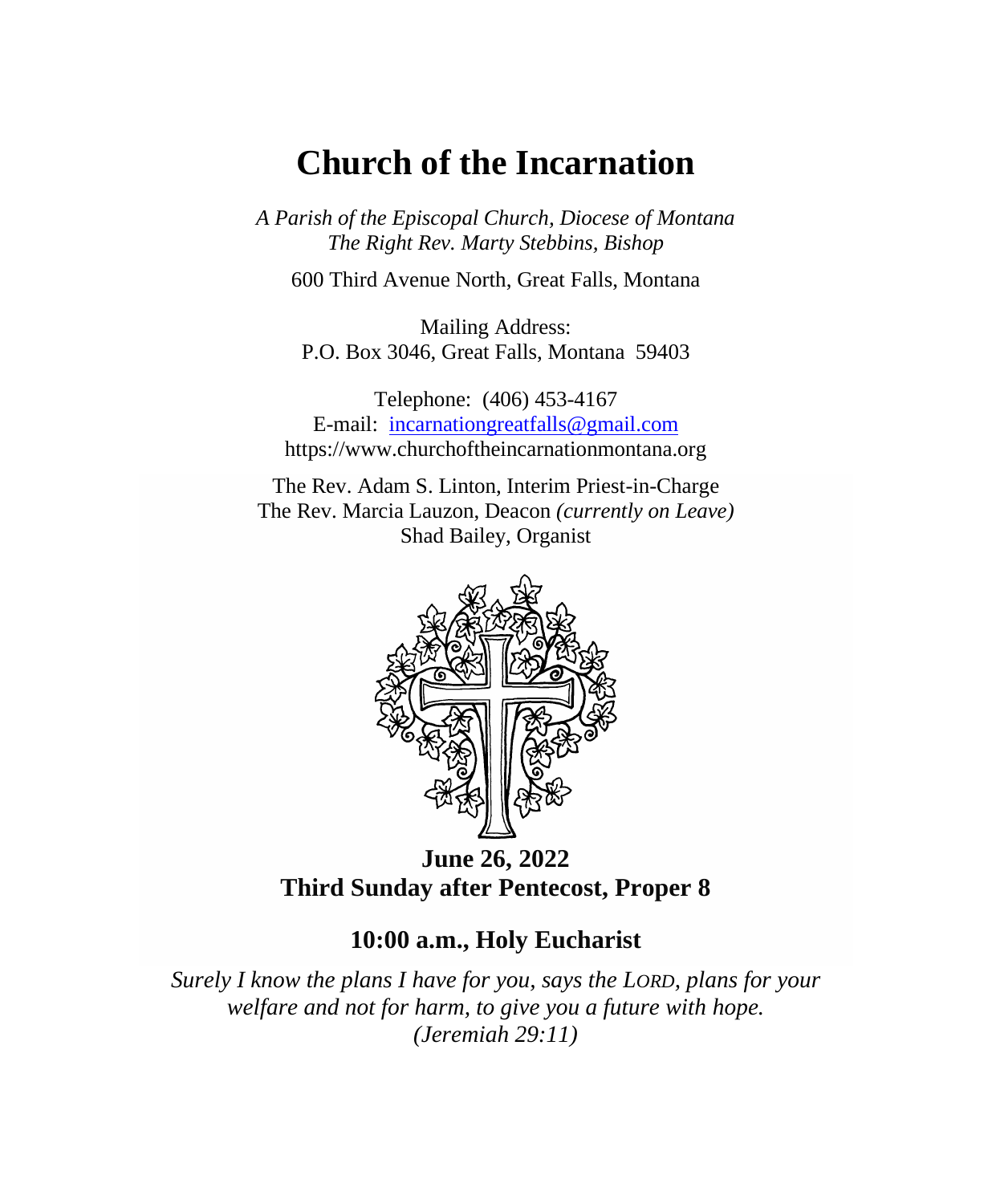#### **THE WORD OF GOD**

Celebrant Blessed be God: Father, Son, and Holy Spirit. **People** *And blessed be God's kingdom, now and forever. Amen.*

# **Hymn 518 "Christ is made the sure foundation"**

# **Collect of the Day**

Celebrant Let us Pray.

Almighty God, you have built your Church upon the foundation of the apostles and prophets, Jesus Christ himself being the chief cornerstone: Grant us so to be joined together in unity of spirit by their teaching, that we may be made a holy temple acceptable to you; through Jesus Christ our Lord, who lives and reigns with you and the Holy Spirit, one God, for ever and ever. *Amen.*

#### **The First Lesson – 1 Kings 19:15-16, 19-21**

## Reader A Reading from the Book of First Kings

The Lord said to Elijah, "Go, return on your way to the wilderness of Damascus; when you arrive, you shall anoint Hazael as king over Aram. Also you shall anoint Jehu son of Nimshi as king over Israel; and you shall anoint Elisha son of Shaphat of Abel-meholah as prophet in your place."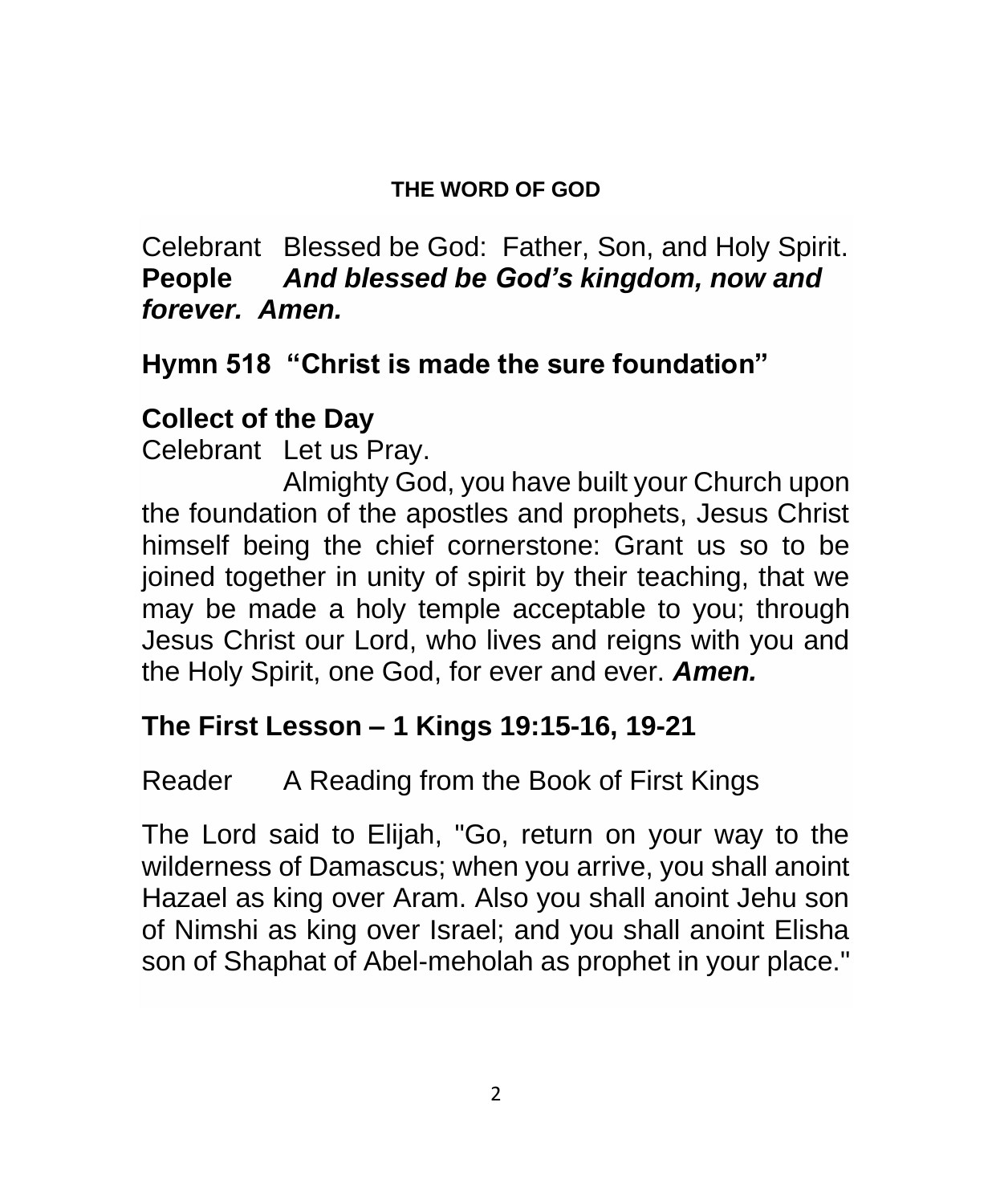So he set out from there, and found Elisha son of Shaphat, who was plowing. There were twelve yoke of oxen ahead of him, and he was with the twelfth. Elijah passed by him and threw his mantle over him. He left the oxen, ran after Elijah, and said, "Let me kiss my father and my mother, and then I will follow you." Then Elijah said to him, "Go back again; for what have I done to you?" He returned from following him, took the yoke of oxen, and slaughtered them; using the equipment from the oxen, he boiled their flesh, and gave it to the people, and they ate. Then he set out and followed Elijah, and became his servant.

The Word of the Lord. People *Thanks be to God.*

## **The Psalm Appointed: 16** (*all*)

- 1 Protect me, O God, for I take refuge in you; \* I have said to the LORD, "You are my Lord, my good above all other."
- 2 All my delight is upon the godly that are in the land, \*

upon those who are noble among the people.

- 3 But those who run after other gods \* shall have their troubles multiplied.
- 4 Their libations of blood I will not offer, \* nor take the names of their gods upon my lips.
- 5 O LORD, you are my portion and my cup; \* it is you who uphold my lot.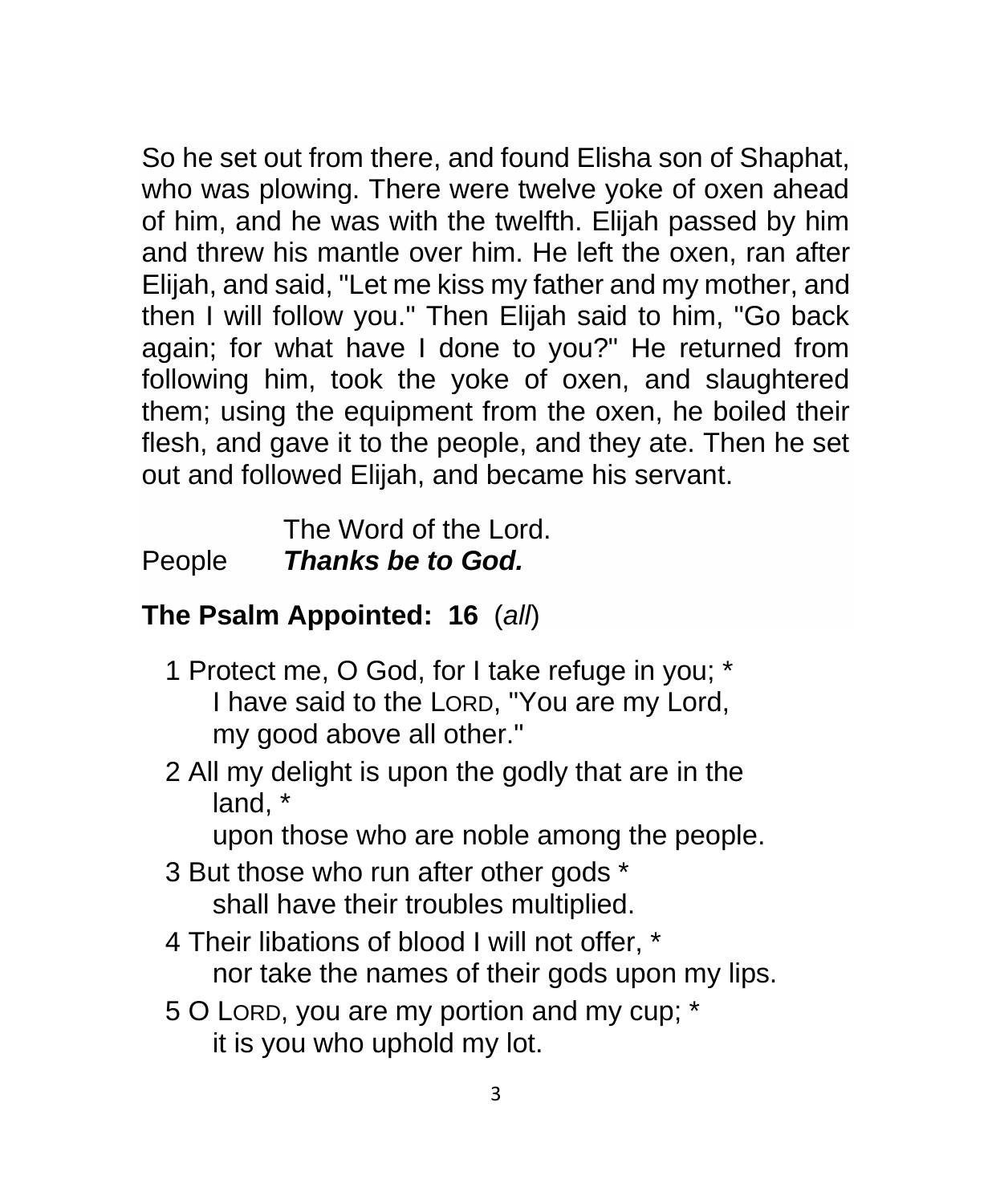- 6 My boundaries enclose a pleasant land; \* indeed, I have a goodly heritage.
- 7 I will bless the LORD who gives me counsel; \* my heart teaches me, night after night.
- 8 I have set the LORD always before me; \* because he is at my right hand I shall not fall.
- 9 My heart, therefore, is glad, and my spirit rejoices; \* my body also shall rest in hope.
- 10 For you will not abandon me to the grave, \* nor let your holy one see the Pit.
- 11 You will show me the path of life; \* in your presence there is fullness of joy, and in your right hand are pleasures for evermore.

# **The Epistle: Galatians 5:1, 13-25**

Reader A reading from the Paul's letter to the Galatians.

For freedom Christ has set us free. Stand firm, therefore, and do not submit again to a yoke of slavery.

For you were called to freedom, brothers and sisters; only do not use your freedom as an opportunity for selfindulgence, but through love become slaves to one another. For the whole law is summed up in a single commandment, "You shall love your neighbor as yourself."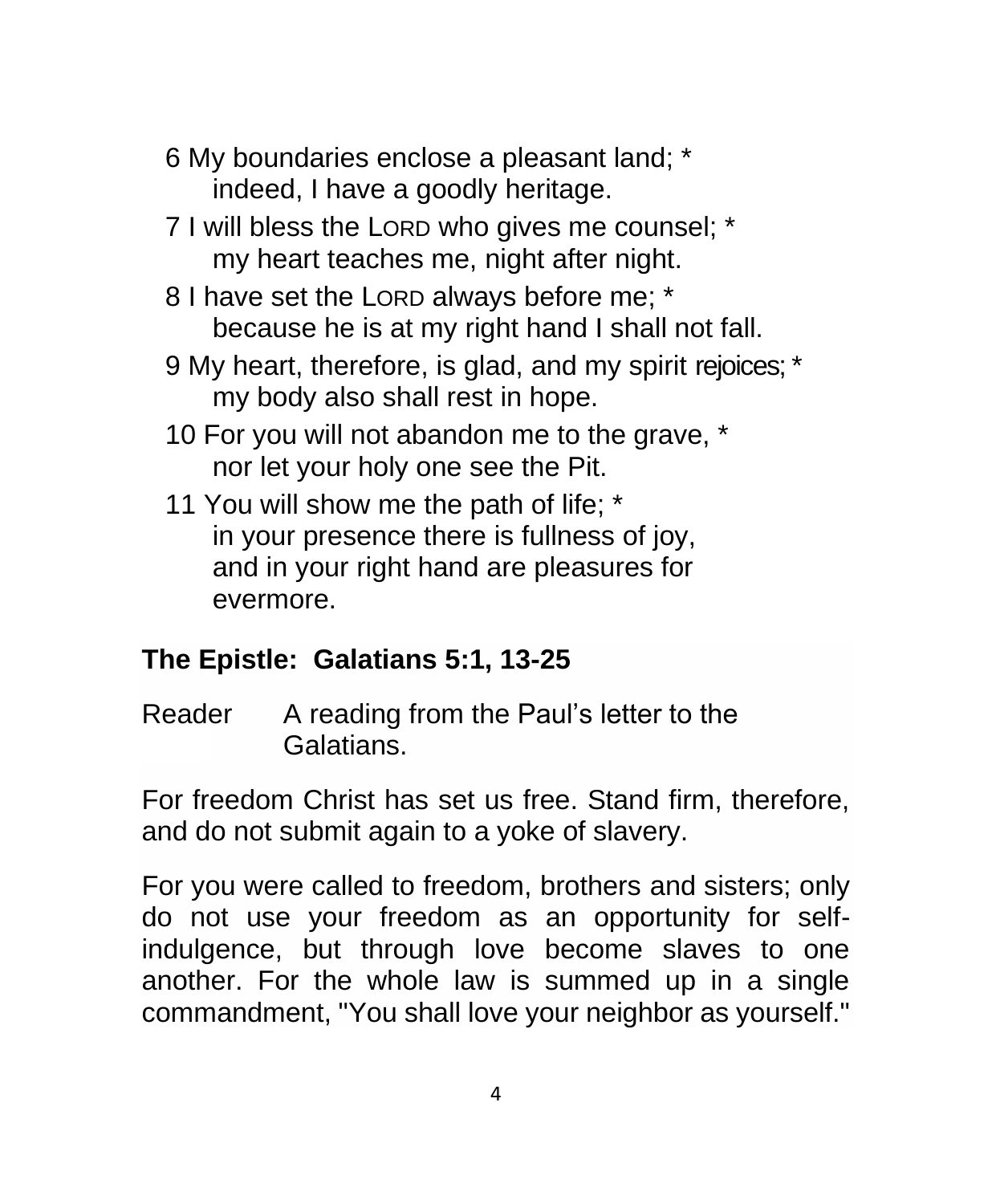If, however, you bite and devour one another, take care that you are not consumed by one another.

Live by the Spirit, I say, and do not gratify the desires of the flesh. For what the flesh desires is opposed to the Spirit, and what the Spirit desires is opposed to the flesh; for these are opposed to each other, to prevent you from doing what you want. But if you are led by the Spirit, you are not subject to the law. Now the works of the flesh are obvious: fornication, impurity, licentiousness, idolatry, sorcery, enmities, strife, jealousy, anger, quarrels, dissensions, factions, envy, drunkenness, carousing, and things like these. I am warning you, as I warned you before: those who do such things will not inherit the kingdom of God.

By contrast, the fruit of the Spirit is love, joy, peace, patience, kindness, generosity, faithfulness, gentleness, and self-control. There is no law against such things. And those who belong to Christ Jesus have crucified the flesh with its passions and desires. If we live by the Spirit, let us also be guided by the Spirit.

The Word of the Lord. People *Thanks be to God.*

**Sequence Hymn 655 "O Jesus, I have promised"**

- **Gospel Luke 9:51-62**
- Deacon The Holy Gospel of our Lord Jesus Christ,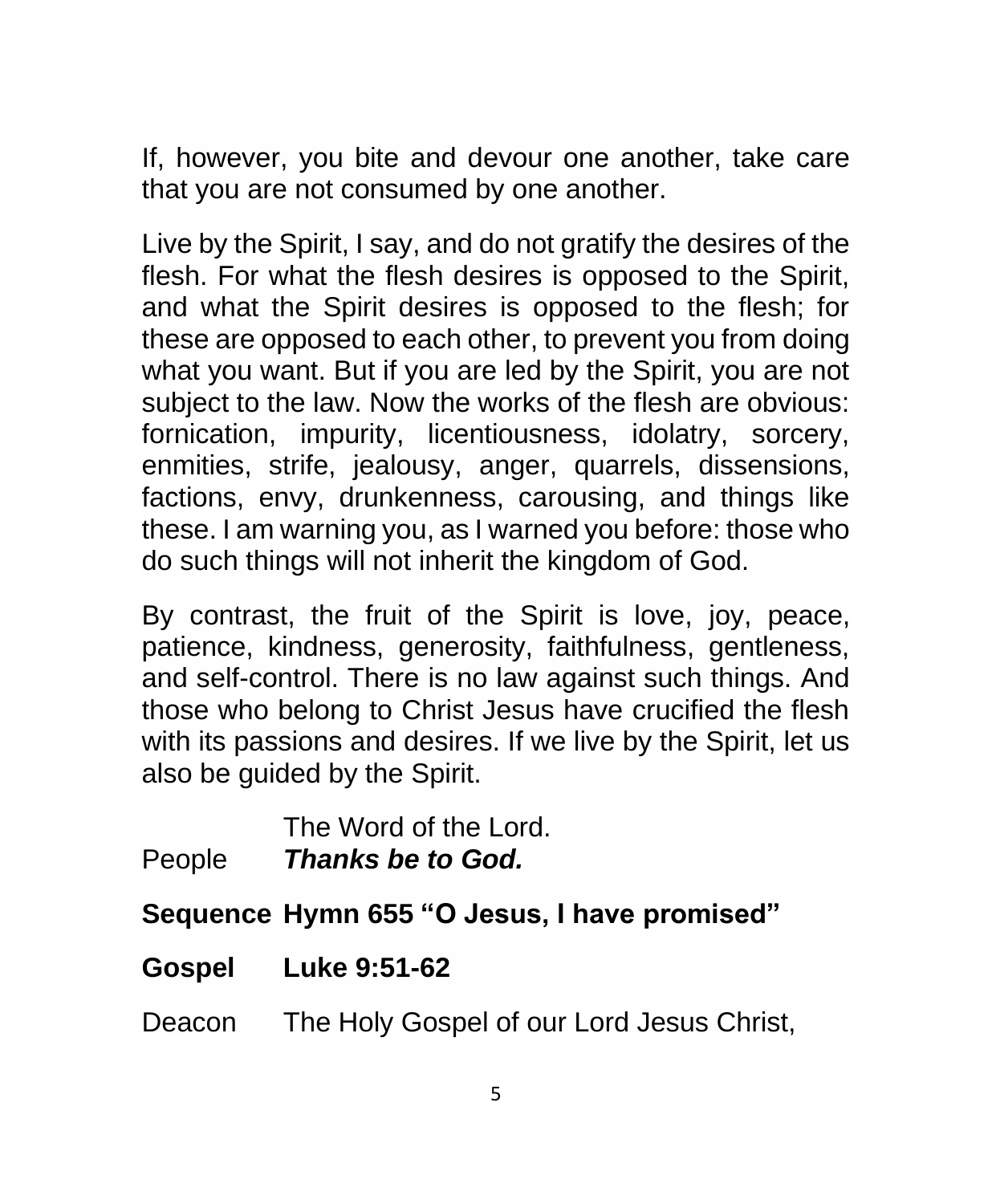#### according to Luke. People *Glory to you Lord Christ.*

When the days drew near for Jesus to be taken up, he set his face to go to Jerusalem. And he sent messengers ahead of him. On their way they entered a village of the Samaritans to make ready for him; but they did not receive him, because his face was set toward Jerusalem. When his disciples James and John saw it, they said, "Lord, do you want us to command fire to come down from heaven and consume them?" But he turned and rebuked them. Then they went on to another village.

As they were going along the road, someone said to him, "I will follow you wherever you go." And Jesus said to him, "Foxes have holes, and birds of the air have nests; but the Son of Man has nowhere to lay his head." To another he said, "Follow me." But he said, "Lord, first let me go and bury my father." But Jesus said to him, "Let the dead bury their own dead; but as for you, go and proclaim the kingdom of God." Another said, "I will follow you, Lord; but let me first say farewell to those at my home." Jesus said to him, "No one who puts a hand to the plow and looks back is fit for the kingdom of God."

#### The Gospel of the Lord. People *Praise to you Lord Christ.*

## **The Sermon**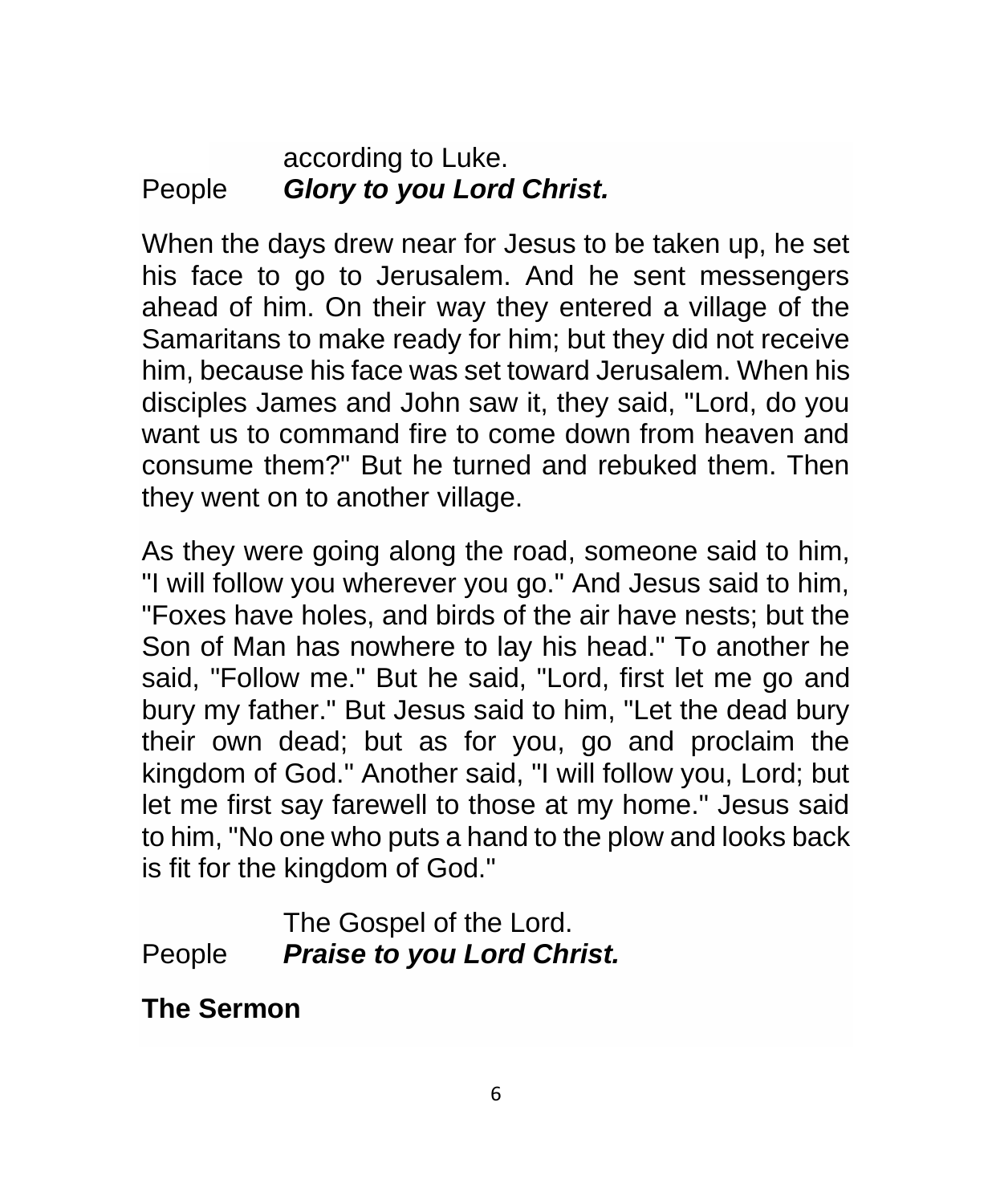**The Nicene Creed** (Enriching our Worship)

*We believe in one God, the Father, the Almighty, maker of heaven and earth, of all that is, seen and unseen. We believe in one Lord, Jesus Christ, the only Son of God, eternally begotten of the Father, God from God, Light from Light, true God from true God, begotten, not made, of one Being with the Father; through him all things were made. For us and for our salvation he came down from heaven, was incarnate of the Holy Spirit and the Virgin Mary and became truly human. For our sake he was crucified under Pontius Pilate; he suffered death and was buried. On the third day he rose again in accordance with the Scriptures; he ascended into heaven and is seated at the right hand of the Father. He will come again in glory to judge the living and the dead, and his kingdom will have no end. We believe in the Holy Spirit, the Lord, the giver of life,*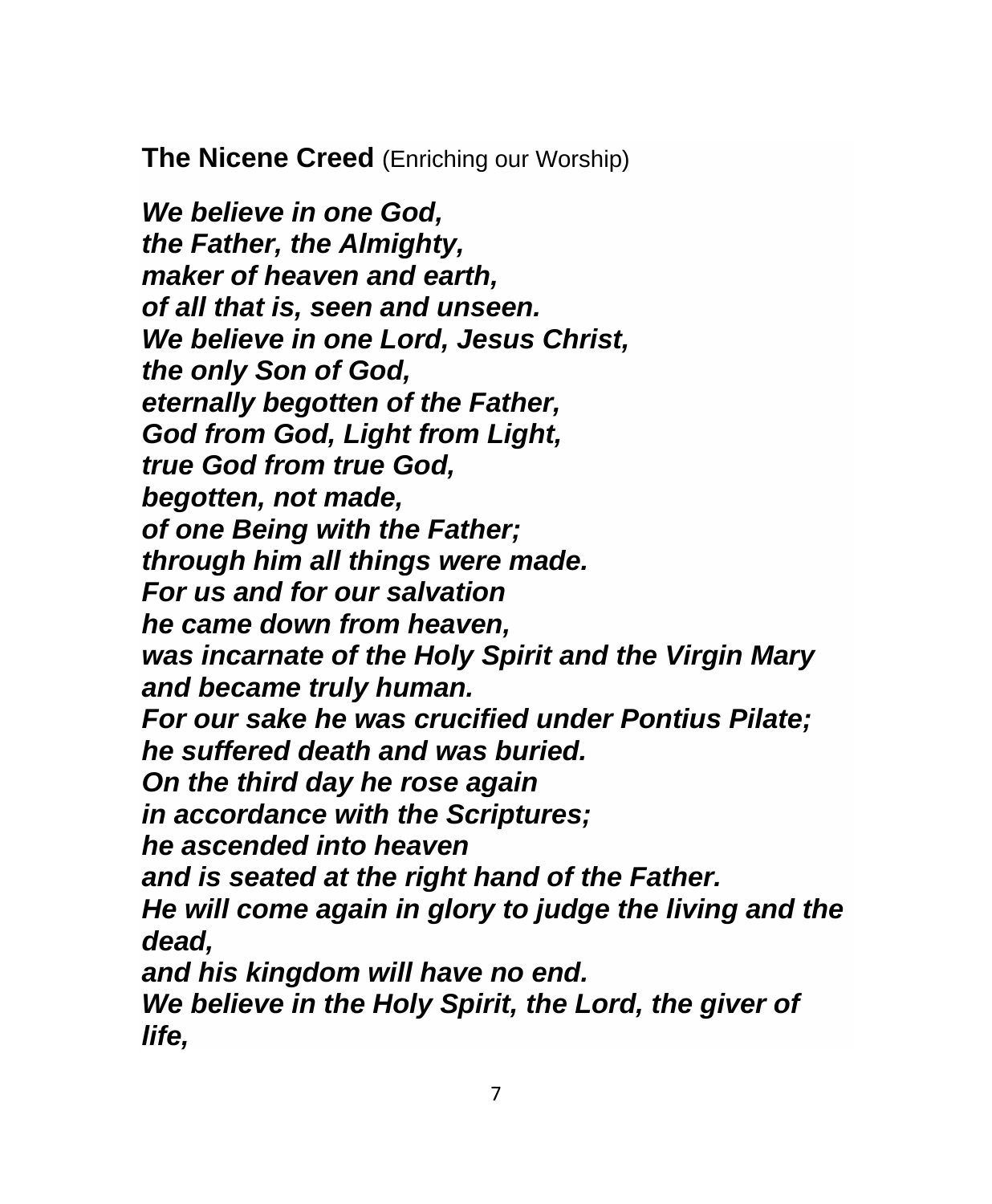*who proceeds from the Father,*

*who with the Father and the Son is worshiped and glorified,*

*who has spoken through the prophets.*

*We believe in one holy catholic and apostolic Church. We acknowledge one baptism for the forgiveness of sins.*

*We look for the resurrection of the dead, and the life of the world to come. Amen.*

## **Prayers of the People, Form III BCP 387**

**Confession of Sin** (Enriching our Worship)

Celebrant Let us confess our sins against God and our Neighbor.

People *God of all mercy, we confess that we have sinned against you, opposing your will in our lives. We have denied your goodness in each other, in ourselves, and in the world you have created. We repent of the evil that enslaves us, the evil we have done, and the evil done on our behalf. Forgive, restore, and strengthen us through our Savior Jesus Christ, that we may abide in your love and serve only your will. Amen.*

**The Peace**

**Offertory Hymn 313 "Let thy blood in mercy poured"**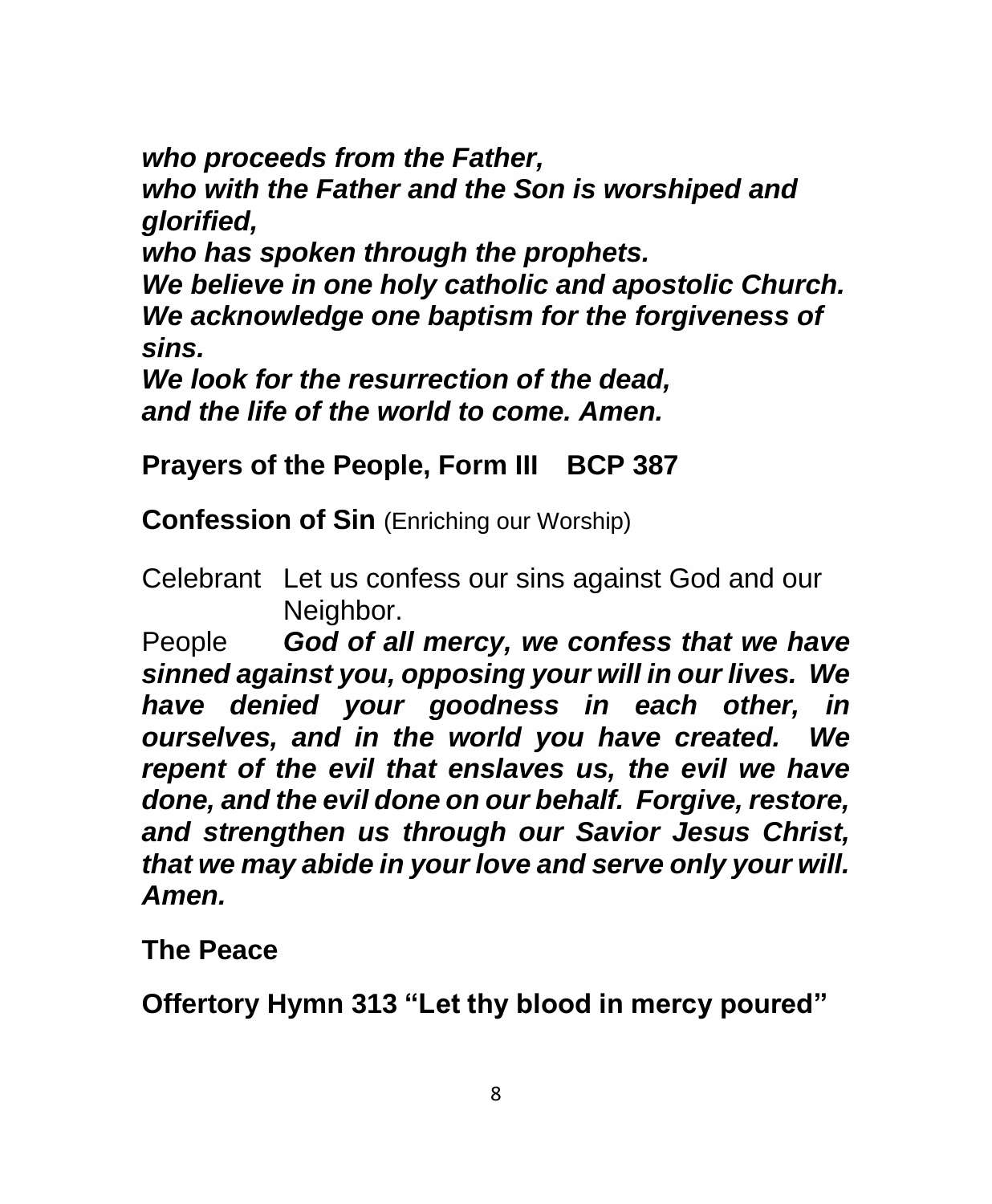# **The Great Thanksgiving**

# **Eucharistic Prayer B (BCP 367)**

Celebrant The Lord be with you. People *And also with you.* Celebrant Lift up your hearts. People *We lift them to the Lord.* Celebrant Let us give thanks to the Lord our God. *People It is right to give our thanks and praise.*

It is right, and a good and joyful thing, always and everywhere to give thanks to you, Father Almighty, Creator of heaven and earth. For you are the source of light and life, you made us in your image, and called us to new life in Jesus Christ our Lord. Therefore we praise you, joining our voices with Angels and Archangels and with all the company of heaven, who for ever sing this hymn to proclaim the glory of your Name:

#### **"Holy, Holy, Holy Lord" Hymnal S 130** *Schubert/Proulx*

Celebrant We give thanks to you, … [*…Institution Narrative…}*

Therefore, according to his command, O Father,

Celebrant and People *We remember his death,*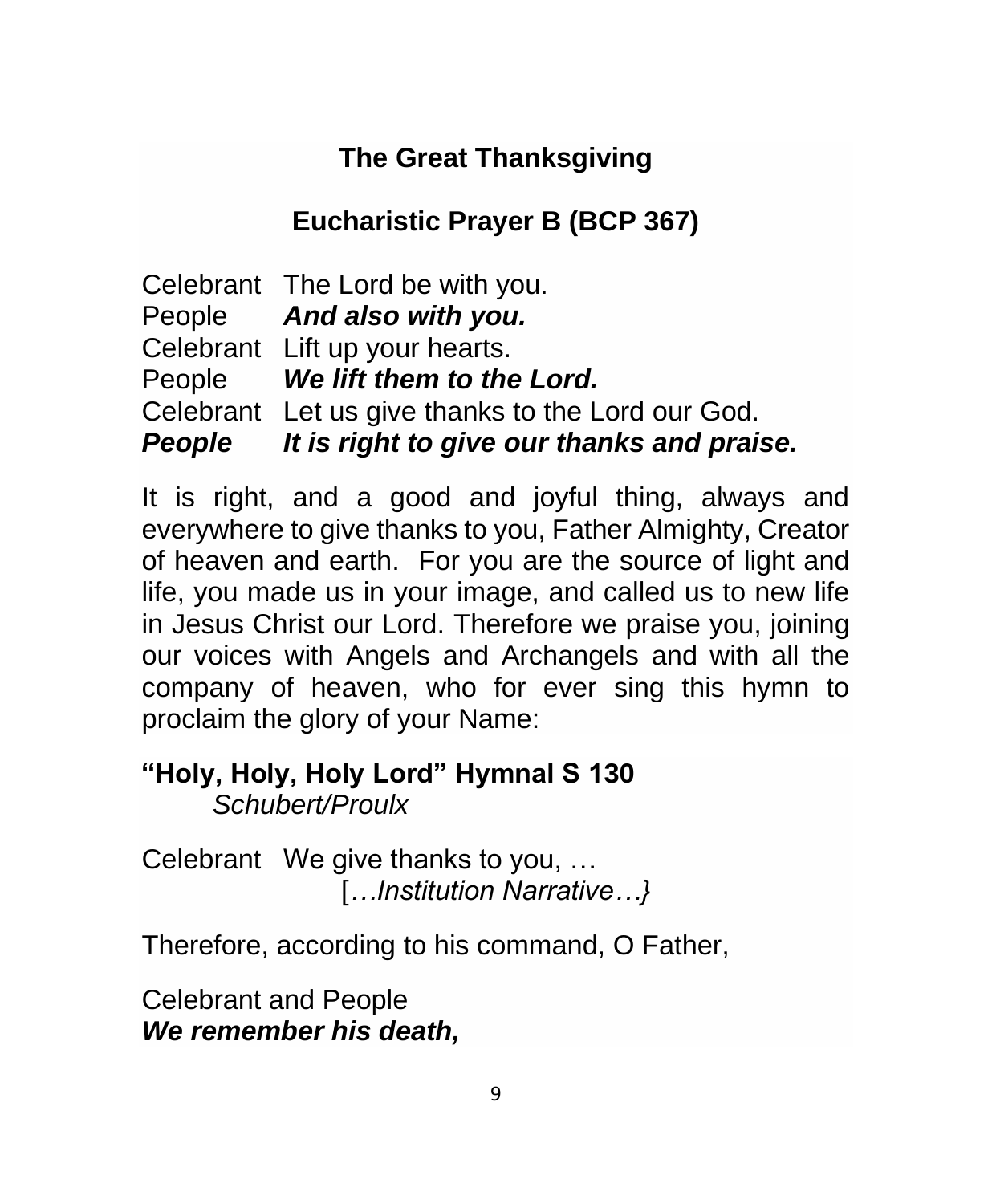#### *We proclaim his resurrection, We await his coming in glory;*

Celebrant And we offer our sacrifice of praise and thanksgiving to you, …

[…*Invocation and Supplication*…]

By him, and with him, and in him, in the unity of the Holy Spirit all honor and glory is yours, Almighty Father, now and for ever. *AMEN*.

And now, as our Savior Christ has taught us, we are bold to say,

People *Our Father, who art in heaven, hallowed be thy Name, thy kingdom come, thy will be done, on earth as it is in heaven. Give us this day our daily bread. And forgive us our trespasses, as we forgive those who trespass against us. And lead us not into temptation, but deliver us from evil. For thine is the kingdom, and the power, and the glory, for ever and ever. Amen.*

The Breaking of the Bread

Celebrant: The Gifts of God for the People of God. Behold what you are; become what you receive.

## **The Prayer After Communion (BCP 365)**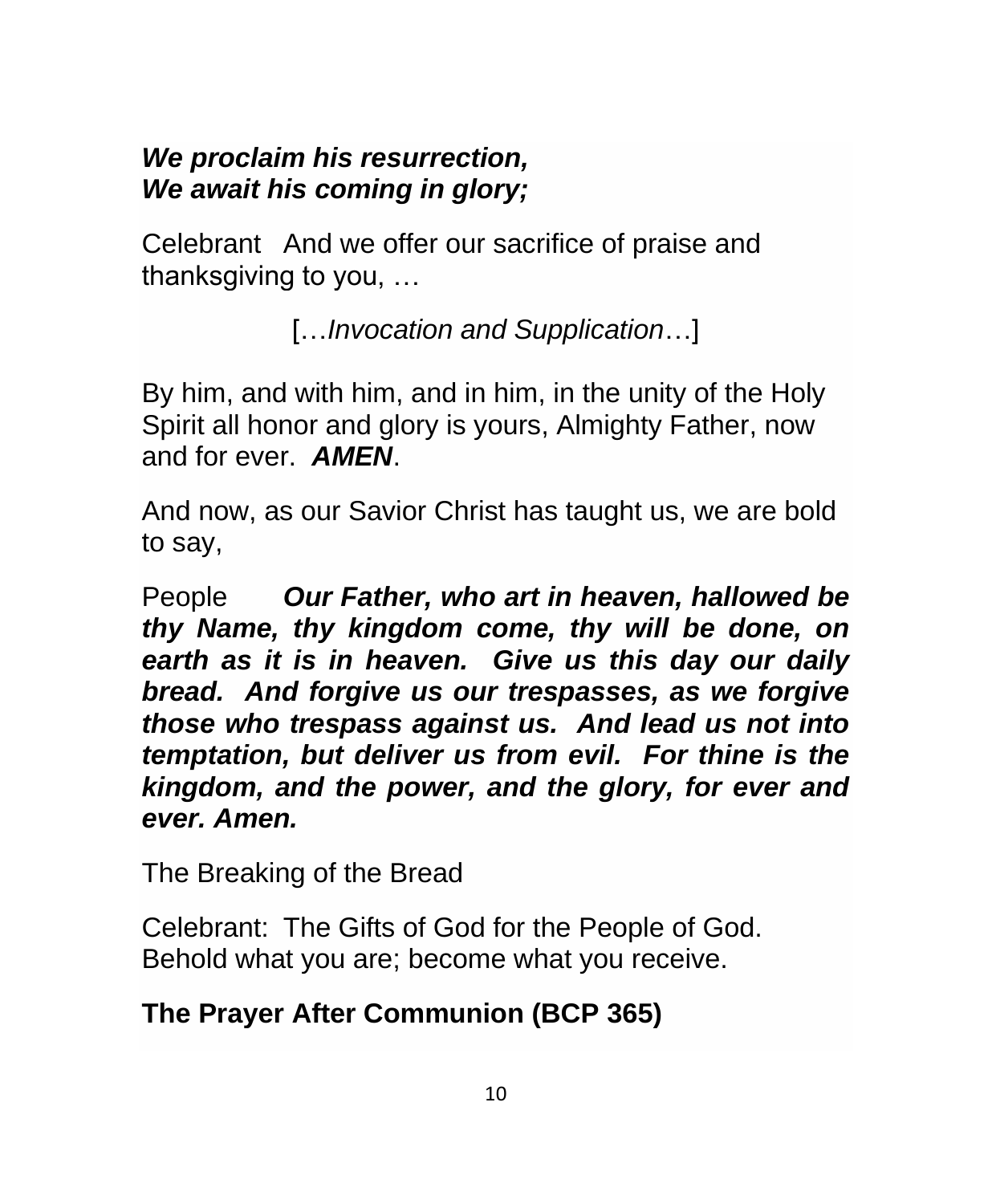#### Celebrant Let us pray.

People *Eternal God, heavenly Father, you have graciously accepted us as living members of your Son our Savior Jesus Christ, and you have fed us with spiritual food in the Sacrament of his Body and Blood. Send us now into the world in peace, and grant us strength and courage to love and serve you with gladness and singleness of heart; through Christ our Lord. Amen.*

# **The Blessing**

God's Blessing be with you, Christ's peace be with you, the Spirit's outpouring be with you, now and always. *Amen*.

#### **Closing Hymn 559 "Lead us, heavenly Father, lead us"**

# **Dismissal**

Deacon Let us go forth in the name of Christ. People *Thanks be to God.*